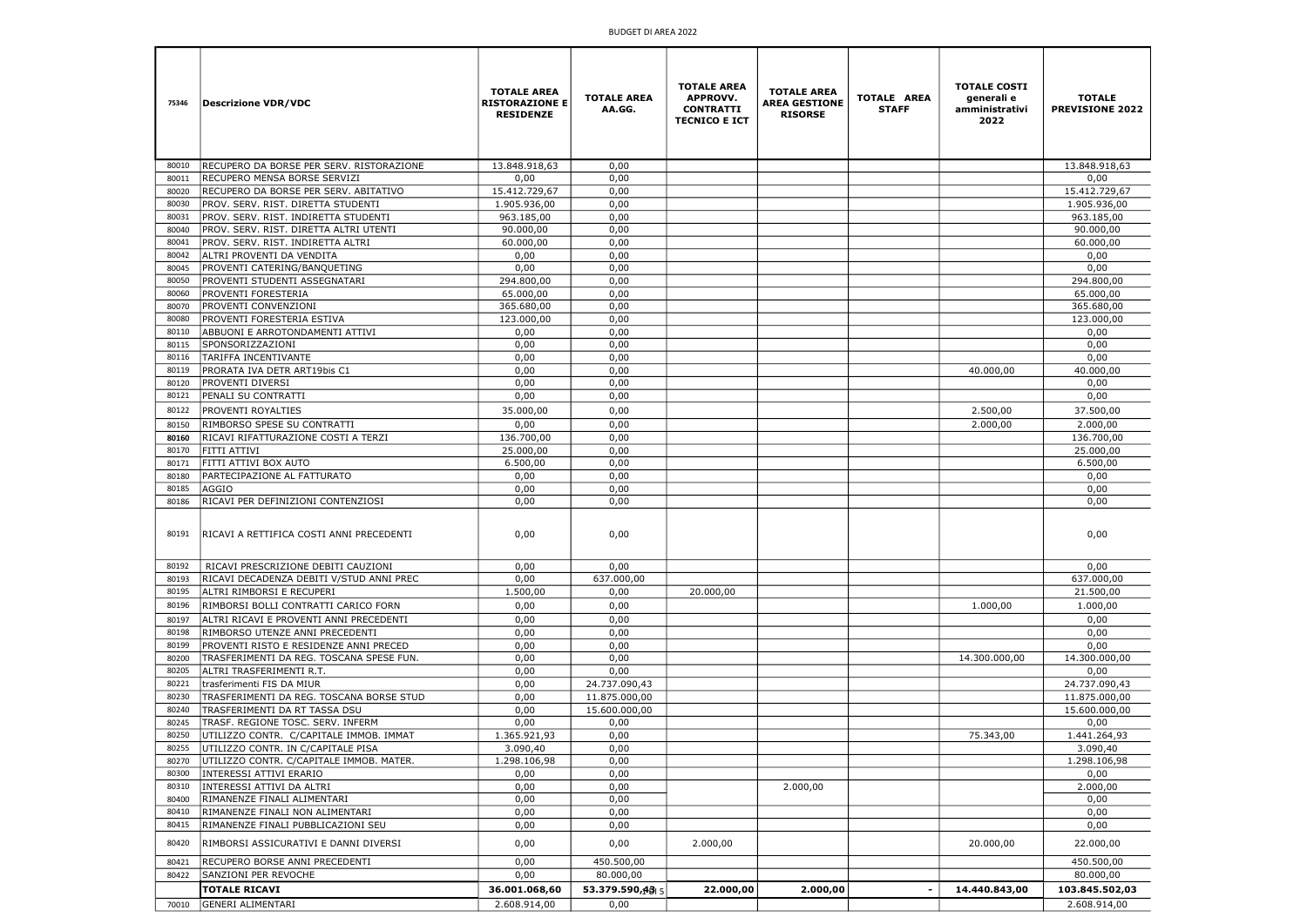| 75346          | <b>Descrizione VDR/VDC</b>                                            | <b>TOTALE AREA</b><br><b>RISTORAZIONE E</b><br><b>RESIDENZE</b> | <b>TOTALE AREA</b><br>AA.GG. | <b>TOTALE AREA</b><br><b>APPROVV.</b><br><b>CONTRATTI</b><br><b>TECNICO E ICT</b> | <b>TOTALE AREA</b><br><b>AREA GESTIONE</b><br><b>RISORSE</b> | <b>TOTALE AREA</b><br><b>STAFF</b> | <b>TOTALE COSTI</b><br>generali e<br>amministrativi<br>2022 | <b>TOTALE</b><br><b>PREVISIONE 2022</b> |
|----------------|-----------------------------------------------------------------------|-----------------------------------------------------------------|------------------------------|-----------------------------------------------------------------------------------|--------------------------------------------------------------|------------------------------------|-------------------------------------------------------------|-----------------------------------------|
| 70020          | CANCELLERIA E MATER.CONSUMO UFFICIO                                   | 14.600.00                                                       | 30.000,00                    |                                                                                   |                                                              |                                    | 1.000,00                                                    | 45.600,00                               |
| 70030          | GENERI DIVERSI PER RISTORAZIONE                                       | 49.500,00                                                       | 0,00                         |                                                                                   |                                                              |                                    |                                                             | 49.500,00                               |
| 70035          | <b>GENERI NON ALIM TRANS MAGAZ</b>                                    | 154.995,00                                                      | 0,00                         |                                                                                   |                                                              |                                    |                                                             | 154.995,00                              |
| 70040          | DETERGENTI PULIZIA PRODOTTI IGENICI CAR                               | 19.000,00                                                       | 0,00                         |                                                                                   |                                                              |                                    | 2.500,00                                                    | 21.500,00                               |
| 70050          | CARBURANTI PER AUTOMEZZI                                              | 7.000,00                                                        | 0,00                         |                                                                                   |                                                              |                                    | 6.000,00                                                    | 13.000,00                               |
| 70060          | GAS E GASOLIO PER PRODUZIONE                                          | 0,00                                                            | 0,00                         |                                                                                   |                                                              |                                    |                                                             | 0,00                                    |
| 70065          | BIANCHERIA                                                            | 34.500,00                                                       | 0,00                         |                                                                                   |                                                              |                                    |                                                             | 34.500,00                               |
| 70070<br>70090 | VESTIARIO<br><b>GENERI DIVERSI</b>                                    | 9.500,00<br>13.000,00                                           | 0,00<br>0,00                 | 2.000,00                                                                          |                                                              | 2.000,00                           | 2.000,00                                                    | 11.500,00<br>17.000,00                  |
| 70095          | MATERIALE INFORMATICO VARIO                                           | 6.000,00                                                        | 0,00                         |                                                                                   |                                                              | 7.000,00                           | 1.200,00                                                    | 14.200,00                               |
| 70100          | <b>MATERIALE TECNICO</b>                                              | 4.000,00                                                        | 0,00                         | 10.000,00                                                                         |                                                              |                                    |                                                             | 14.000,00                               |
| 70105          | MATERIALI PER LA SICUREZZA                                            | 6.250,00                                                        | 0,00                         | 5.000,00                                                                          |                                                              | 24.800,00                          |                                                             | 36.050,00                               |
| 70110          | ASSICURAZIONE RC VEICOLI                                              | 0,00                                                            | 0,00                         |                                                                                   |                                                              |                                    | 3.600,00                                                    | 3.600,00                                |
| 70120          | <b>FIDEJUSSIONI</b>                                                   | 500,00                                                          | 0,00                         |                                                                                   |                                                              |                                    |                                                             | 500,00                                  |
| 70130          | ASSICURAZIONE RISCHI DIVERSI                                          | 0,00                                                            | 0,00                         |                                                                                   |                                                              |                                    | 125.000,00                                                  | 125.000,00                              |
| 70140          | <b>SPESE DI PULIZIA</b>                                               | 2.597.392,00                                                    | 0,00                         |                                                                                   |                                                              |                                    | 100.000,00                                                  | 2.697.392,00                            |
| 70141          | DISINFESTAZIONE E DERATTIZZAZIONE                                     | 42.483,00                                                       | 0,00                         |                                                                                   |                                                              |                                    | 5.000,00                                                    | 47.483,00                               |
| 70145          | MULTISERVIZI PER RISTORAZIONE                                         | 1.460.000,00                                                    | 0,00                         |                                                                                   |                                                              |                                    |                                                             | 1.460.000,00                            |
| 70150          | LAVANDERIA                                                            | 17.493,00                                                       | 0,00                         |                                                                                   |                                                              |                                    |                                                             | 17.493,00                               |
| 70151          | <b>GETTONI LAVANDERIA STUDENTI</b>                                    | 53.664,00                                                       | 0,00                         |                                                                                   |                                                              |                                    |                                                             | 53.664,00                               |
| 70160          | <b>SERVIZ PER CONTROLLO HCCP</b>                                      | 19.100,00                                                       | 0,00                         |                                                                                   |                                                              |                                    |                                                             | 19.100,00                               |
| 70165          | AUTORITA' VIGILANZA CONTRATTI                                         | 0,00                                                            | 0,00                         | 10.000,00                                                                         |                                                              |                                    |                                                             | 10.000,00                               |
| 70166<br>70168 | SERVIZIO GIARDINAGGIO<br>SERVIZIO EROGAZIONE BEVANDE                  | 69.087,00<br>135.330,00                                         | 0,00<br>0,00                 |                                                                                   |                                                              |                                    | 6.100,00                                                    | 75.187,00<br>135.330,00                 |
| 70170          | SERVIZI POSTALI                                                       | 0,00                                                            | 0,00                         |                                                                                   | 1.000,00                                                     |                                    | 15.000,00                                                   | 16.000,00                               |
| 70180          | <b>SERVIZI VARI</b>                                                   | 2.000,00                                                        | 0,00                         | 18.000,00                                                                         | 1.500,00                                                     | 20.000,00                          | 50.000,00                                                   | 91.500,00                               |
| 70181          | VUOTATURE FOSSE BIO E SMALT. RIFIUTI                                  | 2.000,00                                                        | 0,00                         | 5.000,00                                                                          |                                                              |                                    |                                                             | 7.000,00                                |
| 70183          | SERVIZIO ADEMPIMENTI FISCALI                                          | 0,00                                                            | 0,00                         |                                                                                   | 6.000,00                                                     |                                    |                                                             | 6.000,00                                |
| 70184          | SERVIZIO TESORERIA                                                    | 0,00                                                            | 0,00                         |                                                                                   |                                                              |                                    | 30.000,00                                                   | 30.000,00                               |
| 70185          | VIGILANZA                                                             | 115.050,00                                                      | 0,00                         |                                                                                   |                                                              |                                    | 90.000,00                                                   | 205.050,00                              |
| 70186          | <b>TRASLOCHI E TRASPORTI</b>                                          | 30.000,00                                                       | 0,00                         | 10.000,00                                                                         |                                                              |                                    |                                                             | 40.000,00                               |
| 70187          | SERVIZI DI TIPOGRAFIA                                                 | 2.500,00                                                        | 0,00                         | 3.000,00                                                                          |                                                              |                                    | 1.500,00                                                    | 7.000,00                                |
| 70188          | SERVIZI AMM.VI PER INTERVENTI TECNICI                                 | 1.000,00                                                        | 0,00                         | 50.000,00                                                                         |                                                              | 3.000,00                           |                                                             | 54.000,00                               |
| 70200          | CORSI DI FORMAZIONE<br>SERVIZI DIVERSI A DIPENDENTI                   | 14.000,00                                                       | 0,00                         | 5.000,00                                                                          | 10.000,00                                                    | 15.000,00                          |                                                             | 44.000,00                               |
| 70210<br>70220 | COSTO SELEZIONE DEL PERSONALE                                         | 0,00<br>0,00                                                    | 0,00<br>0,00                 |                                                                                   | 49.000,00                                                    |                                    |                                                             | 49.000,00<br>0,00                       |
| 70240          | SPESE PUBBLICAZIONE SU QUOTIDIANI                                     | 0,00                                                            | 0,00                         | 20.000,00                                                                         |                                                              |                                    |                                                             | 20.000,00                               |
| 70250          | SPESE PUBBLICITA' PROPAGANDA E PROMOZION                              | 0,00                                                            | 0,00                         |                                                                                   |                                                              |                                    |                                                             | 0,00                                    |
| 70255          | LICENZE D'USO ANNUALI                                                 | 2.800,00                                                        | 0,00                         | 88.000,00                                                                         | 5.000,00                                                     | 20.000,00                          | 25.000,00                                                   | 140.800,00                              |
| 70260          | ASSISTENZA SOFTWARE                                                   | 0,00                                                            | 0,00                         | 40.000,00                                                                         | 45.000,00                                                    | 30.000,00                          | 125.000,00                                                  | 240.000,00                              |
| 70266          | MANUTENZIONI EDILI BENI TERZI                                         | 0,00                                                            | 0,00                         |                                                                                   |                                                              |                                    |                                                             | 0,00                                    |
| 70268          | MANUTENZIONI ELETTRICHE BENI TERZI                                    | 0,00                                                            | 0,00                         |                                                                                   |                                                              |                                    |                                                             | 0,00                                    |
| 70271          | ALTRE MANUTENZIONI BENI DI TERZI                                      | 0,00                                                            | 0,00                         |                                                                                   |                                                              |                                    |                                                             | 0,00                                    |
| 70280          | MANUTENZIONE RIPARAZIONE IMPIANTI                                     | 6.419,20                                                        | 0,00                         |                                                                                   |                                                              |                                    | 20.000,00                                                   | 26.419,20                               |
| 70281<br>70283 | MANUTENZIONI EDILI BENI PROPRI<br>MANUTENZIONI ELETTRICHE BENI PROPRI | 0,00<br>0,00                                                    | 0,00<br>0,00                 |                                                                                   |                                                              |                                    |                                                             | 0,00<br>0,00                            |
| 70285          | MANUTENZIONE MACCHINE CUCINA                                          | 2.700,00                                                        | 0,00                         |                                                                                   |                                                              |                                    |                                                             | 2.700,00                                |
|                |                                                                       |                                                                 |                              |                                                                                   |                                                              |                                    |                                                             |                                         |
| 70286          | ALTRE MANUTENZIONI BENI PROPRIETA'                                    | 1.500,00                                                        | 0,00                         |                                                                                   |                                                              |                                    | 25.000,00                                                   | 26.500,00                               |
| 70295          | AMMORTAMENTO ATTREZZATURE SPECIFICH                                   | 0,00                                                            | 0,00                         |                                                                                   |                                                              |                                    |                                                             | 0,00                                    |
| 70300          | MANUTENZIONE RIPARAZIONE AUTOMEZZI                                    | 9.000,00                                                        | 0,00                         | 5.000,00                                                                          |                                                              |                                    |                                                             | 14.000,00                               |
| 70310          | MANUTENZIONE RIPARAZ.INFRASTRUTTURE HW                                | 32.000,00                                                       | 0,00                         | 15.000,00                                                                         |                                                              | 1.500,00                           | 12.500,00                                                   | 61.000,00                               |
| 70315<br>70320 | MANUTENZIONE ASSISTENZA CONNETTIVITA'<br><b>CONSULENZE</b>            | 42.000,00<br>0,00                                               | 0,00<br>0,00                 |                                                                                   |                                                              |                                    | 148.000,00<br>5.000,00                                      | 190.000,00<br>5.000,00                  |
| 70321          | ASSISTENZA AZIONI LEGALI                                              | 0,00                                                            | 0,00                         | 27.000,00                                                                         |                                                              |                                    |                                                             | 27.000,00                               |
| 70325          | SERVIZI AMMINISTRATIVI                                                | 0,00                                                            | $2-0+5$<br>0,00              |                                                                                   | 150.000,00                                                   | 9.150,00                           | 2.500,00                                                    | 161.650,00                              |
| 70326          | COSTI RECUPERO CREDITI                                                | 0,00                                                            | 0,00                         |                                                                                   |                                                              |                                    |                                                             | 0,00                                    |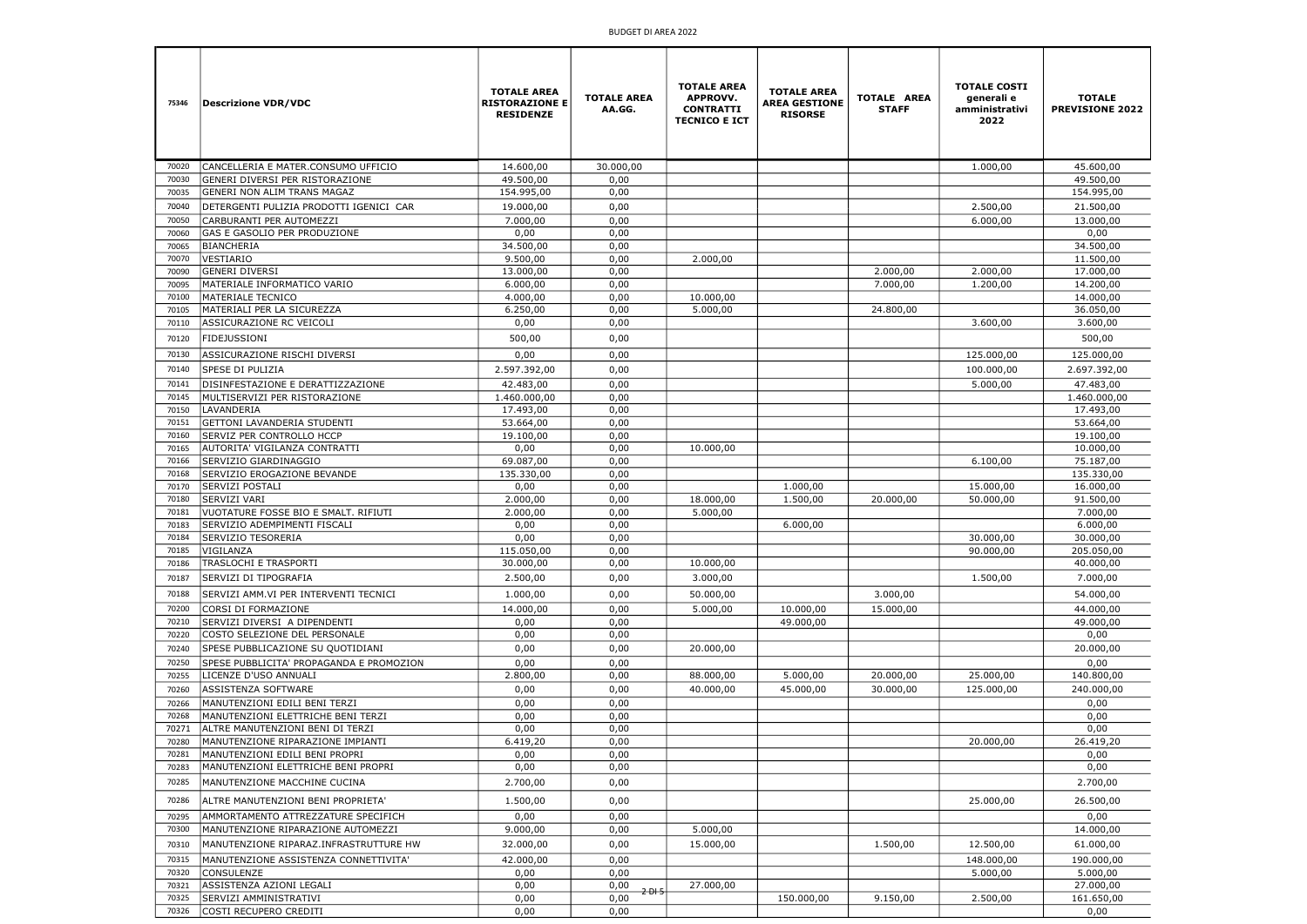| 75346          | <b>Descrizione VDR/VDC</b>                                                                    | <b>TOTALE AREA</b><br><b>RISTORAZIONE E</b><br><b>RESIDENZE</b> | <b>TOTALE AREA</b><br>AA.GG. | <b>TOTALE AREA</b><br><b>APPROVV.</b><br><b>CONTRATTI</b><br><b>TECNICO E ICT</b> | <b>TOTALE AREA</b><br><b>AREA GESTIONE</b><br><b>RISORSE</b> | <b>TOTALE AREA</b><br><b>STAFF</b> | <b>TOTALE COSTI</b><br>generali e<br>amministrativi<br>2022 | <b>TOTALE</b><br><b>PREVISIONE 2022</b> |
|----------------|-----------------------------------------------------------------------------------------------|-----------------------------------------------------------------|------------------------------|-----------------------------------------------------------------------------------|--------------------------------------------------------------|------------------------------------|-------------------------------------------------------------|-----------------------------------------|
| 70327          | SERVIZI DI STIMA E VALUTAZIONE                                                                | 0,00                                                            | 0,00                         | 5.000,00                                                                          |                                                              |                                    |                                                             | 5.000,00                                |
| 70330          | INDENNITA' CARICA ORGANI ISTITUZIONALI                                                        | 0,00                                                            | 0,00                         |                                                                                   |                                                              |                                    | 30.000,00                                                   | 30.000,00                               |
| 70340          | INDENNITA' COMMISSIONI ISTITUITE                                                              | 0,00                                                            | 0,00                         |                                                                                   |                                                              |                                    | 2.500,00                                                    | 2.500,00                                |
| 70350          | RIMBORSO SPESE ORGANI ISTITUZIONALI                                                           | 0,00                                                            | 0,00                         |                                                                                   |                                                              |                                    | 7.000,00                                                    | 7.000,00                                |
| 70370<br>70376 | PRESTAZIONI LAVORO INTERINALE<br>COSTI PER INCENTIVI RISTORAZIONE                             | 0,00<br>0,00                                                    | 0,00<br>0,00                 |                                                                                   |                                                              |                                    |                                                             | 0,00<br>0,00                            |
| 70381          | PRESTAZIONI TIROCINANTI                                                                       | 0,00                                                            | 0,00                         |                                                                                   |                                                              |                                    |                                                             | 0,00                                    |
| 70390          | ENERGIA ELETTRICA                                                                             | 2.088.052,70                                                    | 0,00                         |                                                                                   |                                                              |                                    | 64.880,11                                                   | 2.152.932,81                            |
| 70400          | COSTI PER RISCALDAMENTO                                                                       | 482.590,00                                                      | 0,00                         |                                                                                   |                                                              |                                    |                                                             | 482.590,00                              |
| 70410          | <b>TELEFONO</b>                                                                               | 24.147,00                                                       | 0,00                         | 2.000,00                                                                          | 500,00                                                       | 1.000,00                           | 55.000,00                                                   | 82.647,00                               |
| 70420          | ACQUA                                                                                         | 978.815,80                                                      | 0,00                         |                                                                                   |                                                              |                                    | 6.500,00                                                    | 985.315,80                              |
| 70432          | CANONI MANUT IMPIANTI                                                                         | 0,00                                                            | 0,00                         |                                                                                   |                                                              |                                    | 260.000,00                                                  | 260.000,00                              |
| 70438          | ALTRI CANONI MANUTENZIONE                                                                     | 7.000,00                                                        | 0,00                         |                                                                                   |                                                              |                                    | 5.000,00                                                    | 12.000,00                               |
| 70440          | <b>BORSE DI STUDIO SIENA</b>                                                                  | 0,00                                                            | 12.467.230,97                |                                                                                   |                                                              |                                    |                                                             | 12.467.230,97                           |
| 70441          | BORSE DI STUDIO PISA                                                                          | 0,00                                                            | 18.882.410,74                |                                                                                   |                                                              |                                    |                                                             | 18.882.410,74                           |
| 70442          | BORSE DI STUDIO FIRENZE                                                                       | 0,00                                                            | 18.593.548,72                |                                                                                   |                                                              |                                    |                                                             | 18.593.548,72                           |
| 70445          | <b>BORSA SERVIZI</b>                                                                          | 0,00                                                            | 0,00                         |                                                                                   |                                                              |                                    |                                                             | 0,00                                    |
|                | contributo affitto (straordinario _errori istruttoria)                                        | 0,00                                                            | 0,00                         |                                                                                   |                                                              |                                    |                                                             | 0,00                                    |
| 70481<br>70460 | SERVIZI AGGIUNTIVI A STUDENTI_ da indirizzi regionali<br><b>BORSE DI STUDIO PER MOBILITA'</b> | 0,00<br>0,00                                                    | 743.400,00<br>1.080.000,00   |                                                                                   |                                                              |                                    |                                                             | 743.400,00<br>1.080.000,00              |
| 70470          | INTEGRAZIONE BORSE STUDIO PER DISABILI                                                        | 0,00                                                            | 0,00                         |                                                                                   |                                                              |                                    |                                                             | 0,00                                    |
| 70480          | BORSE STUDIO PER SPECIALIZ. E DOTTORANDI                                                      | 0,00                                                            | 373.000,00                   |                                                                                   |                                                              |                                    |                                                             | 373.000,00                              |
| 70490          | CONTR STRAORDINARI PORTATORI HANDICAP                                                         | 0,00                                                            | 30.000,00                    |                                                                                   |                                                              |                                    |                                                             | 30.000,00                               |
| 70491          | CONTRIBUTI STRORDINARI COVID_19                                                               | 0,00                                                            | 0,00                         |                                                                                   |                                                              |                                    |                                                             | 0,00                                    |
| 70510          | ALTRI SUSSIDI E CONTRIBUTI STRAORDINARI                                                       | 0,00                                                            | 0,00                         |                                                                                   |                                                              |                                    |                                                             | 0,00                                    |
| 70530          | CONTRIBUTI STUDENTI PART TIME                                                                 | 0,00                                                            | 0,00                         |                                                                                   |                                                              |                                    |                                                             | 0,00                                    |
| 70570          | CONTR.AD PERSONAM PER INIZIATIVE CSE                                                          | 0,00                                                            | 0,00                         |                                                                                   |                                                              |                                    |                                                             | 0,00                                    |
| 70580<br>70595 | CONTRIBUTI AD ASSOC STUD PARTEC INZ C.R.<br>ALTRI SERVIZI A STUDENTI                          | 0,00<br>0,00                                                    | 0,00<br>0,00                 |                                                                                   |                                                              | 40.000,00<br>55.000,00             |                                                             | 40.000,00<br>55.000,00                  |
| 70610          | <b>BUONI CINEMA/TEATRO</b>                                                                    | 0,00                                                            | 0,00                         |                                                                                   |                                                              | 20.000,00                          |                                                             | 20.000,00                               |
| 70621          | ORGANIZZAZIONE CORSI ORIENTAMENTO                                                             | 0,00                                                            | 0,00                         |                                                                                   |                                                              |                                    |                                                             | 0,00                                    |
| 70630          | BANCA DATI INFORMATIVA                                                                        | 0,00                                                            | 1.500,00                     |                                                                                   |                                                              |                                    |                                                             | 1.500,00                                |
| 70635          | COSTI PER GEMELLAGGI                                                                          | 0,00                                                            | 0,00                         |                                                                                   |                                                              |                                    |                                                             | 0,00                                    |
| 70650          | SERVIZIO ALLOGGI IN CONVENZIONE                                                               | 0,00                                                            | 0,00                         |                                                                                   |                                                              |                                    |                                                             | 0,00                                    |
| 70660<br>70665 | SERVIZIO RISTORAZIONE<br>SERVIZIO PORTINERIA                                                  | 5.580.383,44<br>4.055.579,23                                    | 0,00<br>0,00                 |                                                                                   |                                                              |                                    | 5.000,00                                                    | 5.580.383,44<br>4.060.579,23            |
| 70675          | ALTRI SERVIZI IN CONVENZIONE                                                                  | 0,00                                                            | 0,00                         |                                                                                   |                                                              |                                    |                                                             | 0,00                                    |
| 70680          | <b>FITTI PASSIVI</b>                                                                          | 365.540,00                                                      | 0,00                         |                                                                                   |                                                              |                                    |                                                             | 365.540,00                              |
| 70690          | CANONI NOLEGGIO                                                                               | 133.150,93                                                      | 1.000,00                     | 45.000,00                                                                         | 1.700,00                                                     | 1.500,00                           |                                                             | 182.350,93                              |
| 70695          | CANONI LEASING                                                                                | 0,00                                                            | 0,00                         |                                                                                   |                                                              |                                    |                                                             | 0,00                                    |
| 70697          | CANONE PER PROJECT FINANCING                                                                  | 2.600.000,00                                                    | 0,00                         |                                                                                   |                                                              |                                    |                                                             | 2.600.000,00                            |
| 70700          | <b>SPESE CONDOMINIALI</b>                                                                     | 193.000,00                                                      | 0,00                         |                                                                                   |                                                              |                                    |                                                             | 193.000,00                              |
| 70710          | RETRIBUZIONE ORDINARIA RUOLO                                                                  | 4.543.250,95                                                    | 593.511,08                   | 729.446,78                                                                        | 388.029,49                                                   | 318.779,00                         | 755.747,18                                                  | 7.328.764,48                            |
| 70711          | TRATTENUTE "BRUNETTA "                                                                        | 0,00                                                            | 0,00                         |                                                                                   |                                                              |                                    |                                                             | 0,00                                    |
| 70712          | INDENNITA' DISAGIO                                                                            | 0,00                                                            | 0,00                         |                                                                                   |                                                              |                                    |                                                             | 0,00                                    |
| 70713          | RECUPERO RETRIBUZIONE                                                                         | 0,00                                                            | 0,00                         |                                                                                   |                                                              |                                    |                                                             | 0,00                                    |
| 70714          | INDENNITA' EX QF VIII                                                                         | 0,00                                                            | 776,00                       |                                                                                   |                                                              |                                    |                                                             | 776,00                                  |
| 70717          | ASSEGNI FAMILIARI                                                                             | 54.800,00                                                       | 6.600,00 3 DI 5              | 6.700,00                                                                          | 2.100,00                                                     | 1.500,00                           |                                                             | 71.700,00                               |
| 70720          | RETRIBUZIONE STRAORDINARIA RUOLO                                                              | 0,00                                                            | 0,00                         |                                                                                   |                                                              |                                    |                                                             | 0,00                                    |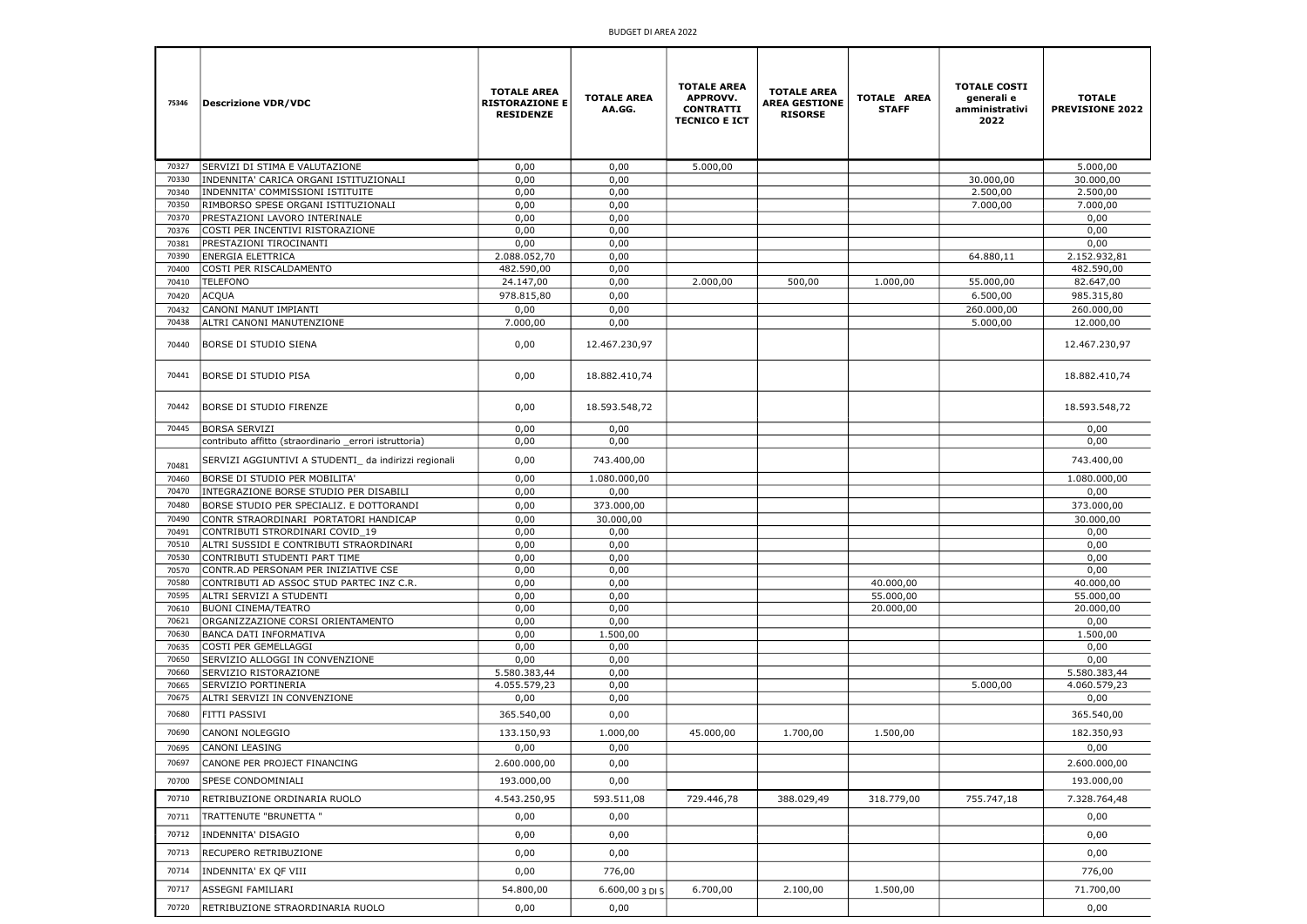| 75346          | <b>Descrizione VDR/VDC</b>                                             | <b>TOTALE AREA</b><br><b>RISTORAZIONE E</b><br><b>RESIDENZE</b> | <b>TOTALE AREA</b><br>AA.GG. | <b>TOTALE AREA</b><br><b>APPROVV.</b><br><b>CONTRATTI</b><br><b>TECNICO E ICT</b> | <b>TOTALE AREA</b><br><b>AREA GESTIONE</b><br><b>RISORSE</b> | TOTALE AREA<br><b>STAFF</b> | <b>TOTALE COSTI</b><br>generali e<br>amministrativi<br>2022 | <b>TOTALE</b><br><b>PREVISIONE 2022</b> |
|----------------|------------------------------------------------------------------------|-----------------------------------------------------------------|------------------------------|-----------------------------------------------------------------------------------|--------------------------------------------------------------|-----------------------------|-------------------------------------------------------------|-----------------------------------------|
| 70721          | INDENNITA' DI RISCHIO RUOLO                                            | 0,00                                                            | 0,00                         |                                                                                   |                                                              |                             |                                                             | 0,00                                    |
| 70722          | PROGRESSIONE ECONOMICA                                                 | 235.577,06                                                      | 44.976,94                    | 57.559,88                                                                         | 30.512,55                                                    | 35.108,87                   | 19.564,69                                                   | 423.300,00                              |
| 70723          | POSIZIONE ORGANIZZATIVA                                                | 91.900,00                                                       | 43.500,00                    | 38.490,50                                                                         | 38.300,00                                                    | 49.100,00                   |                                                             | 261.290,50                              |
| 70724          | POSIZIONE PARTICOLARE RESP                                             | 31.500,00                                                       | 5.400,00                     | 11.500,00                                                                         | 11.200,00                                                    | 6.400,00                    |                                                             | 66.000,00                               |
| 70725          | POSIZIONE DIRIGENTI                                                    | 45.480,80                                                       | 33.512,72                    | 37.332,32                                                                         | 32.494,16                                                    |                             |                                                             | 148.820,00                              |
| 70726          | COMPARTO A RUOLO                                                       | 101.232,06                                                      | 14.384,80                    | 15.405,00                                                                         | 9.496,50                                                     | 9.481,64                    |                                                             | 150.000,00                              |
| 70727          | <b>TURNO RUOLO</b>                                                     | 189.000,00                                                      | 0,00                         |                                                                                   |                                                              |                             |                                                             | 189.000,00                              |
| 70728          | MANEGGIO VALORI RUOLO                                                  | 0,00                                                            | 0,00                         |                                                                                   |                                                              |                             |                                                             | 0,00                                    |
| 70730          | retribuzione ordinaria tempo determinato                               | 0,00                                                            | 0,00                         |                                                                                   |                                                              |                             |                                                             | 0,00                                    |
|                | indennità UNICA                                                        | 64.124,12                                                       | 0,00                         | 875,88                                                                            | 0,00                                                         | 0,00                        | 0,00                                                        | 65.000,00                               |
| 70733          | conparto tempo determinato                                             | 0,00                                                            | 0,00                         |                                                                                   |                                                              |                             |                                                             | 0,00                                    |
| 70736          | ELEMENTO PEREQUATIVO                                                   | 64.554,35                                                       | 4.796,40                     | 5.450,64                                                                          | 3.125,02                                                     | 3.606,72                    | 1.088,04                                                    | 82.621,17                               |
| 70737          | turno tempo determinato                                                | 0,00                                                            | 0,00                         |                                                                                   |                                                              |                             |                                                             | 0,00                                    |
|                | ALTRI ONERI DEL PERSONALE DIRIGENTE (per i ripartiti<br>inclusi oneri) | 0,00                                                            | 0,00                         |                                                                                   |                                                              |                             |                                                             | 0,00                                    |
| 70750          | ONERI SOCIALI RUOLO                                                    | 1.626.425,80                                                    | 224.237,08                   | 270.828,30                                                                        | 154.577,32                                                   | 127.192,87                  | 232.919,97                                                  | 2.636.181,35                            |
| 70760          | ONERI SOCIALI TEMPO DETERMINATO                                        | 0,00                                                            | 0,00                         |                                                                                   |                                                              |                             |                                                             | 0,00                                    |
| 70777          | PRODUTTIVITA' PER BDG                                                  | 0,00                                                            | 0,00                         |                                                                                   |                                                              |                             |                                                             | 0,00                                    |
| 70778          | ONERI SOCIALI PRODUTTIVITA'                                            | 0,00                                                            | 0,00                         |                                                                                   |                                                              |                             |                                                             | 0,00                                    |
| 70780          | COMPENSI AL DIRETTORE                                                  | 0,00                                                            | 0,00                         |                                                                                   |                                                              | 124.671,36                  |                                                             | 124.671,36                              |
| 70790          | ONERI SOCIALI SU COMPENSI AL DIRETTORE                                 | 0,00                                                            | 0,00                         |                                                                                   |                                                              | 39.894,84                   |                                                             | 39.894,84                               |
| 70801          | ACC.TO TRATT.QUIESC.ASS.RINN.CONTR.C                                   | 0,00                                                            | 0,00                         |                                                                                   | 5.000,00                                                     |                             |                                                             | 5.000,00                                |
| 70802          | ACC.TO INCR CONTR COMPARTO E DRG                                       | 0,00                                                            | 0,00                         |                                                                                   |                                                              |                             | 499.871,18                                                  | 499.871,18                              |
| 70810          | ALTRI ONERI PER IL PERSONALE                                           | 0,00                                                            | 0,00                         |                                                                                   | 5.000,00                                                     | 20.000,00                   |                                                             | 25.000,00                               |
| 70825          | AMMORTAMENTO IMPIANTI GENERICI                                         | 0,00                                                            | 0,00                         |                                                                                   |                                                              |                             |                                                             | 0,00                                    |
| 70835          | AMMORTAMENTO IMPIANTI SPECIFICI                                        | 0,00                                                            | 0,00                         |                                                                                   |                                                              |                             |                                                             | 0,00                                    |
| 70840          | AMMORTAMENTO SOFTWARE E LICENZE D'USO                                  | 0,00                                                            | 0,00                         |                                                                                   |                                                              |                             |                                                             | 0,00                                    |
| 70845          | AMMORTAMENTO MOBILI ARREDI MACH ORD UFF                                | 0,00                                                            | 0,00                         |                                                                                   |                                                              |                             |                                                             | 0,00                                    |
| 70850          | AMMORTAMENTO MANUT. STRAORD. BENI DI TER                               | 0,00                                                            | 0,00                         |                                                                                   |                                                              |                             |                                                             | 0,00                                    |
| 70860          | AMMORTAMENTO ALTRE IMMOBILIZZ.NI IMMAT.                                | 0,00                                                            | 0,00                         |                                                                                   |                                                              |                             |                                                             | 0,00                                    |
| 70870          | AMMORTAMENTO PROGETTI DIREZIONALI                                      | 0,00                                                            | 0,00                         |                                                                                   |                                                              |                             |                                                             | 0,00                                    |
| 70875          | ACC.TO PRODUTT. COMPARTO E DIRIGENZA                                   | 960.080,08                                                      | 132.424,75                   | 160.292,66                                                                        | 94.325,59                                                    | 81.088,31                   | 13.349,65                                                   | 1.441.561,04                            |
| 70876          | ACC.TO INCEN FUNZ TECNICHE D LGS 50/16                                 | 0,00                                                            | 0,00                         |                                                                                   |                                                              |                             | 155.000,00                                                  | 155.000,00                              |
| 70880<br>70900 | AMMORTAMENTO FABBRICATI<br>AMMORTAMENTO COMPUTER E MACCHINE ELETTR.    | 0,00<br>0,00                                                    | 0,00<br>0,00                 |                                                                                   |                                                              |                             |                                                             | 0,00<br>0,00                            |
| 70920          | AMMORTAMENTO BIANCHERIA                                                | 0,00                                                            | 0,00                         |                                                                                   |                                                              |                             |                                                             | 0,00                                    |
| 70945          | AMM MATERIALI BUDGET                                                   | 4.783.971,82                                                    | 0,00                         |                                                                                   |                                                              |                             | 136.245,19                                                  | 4.920.217,01                            |
| 70946<br>70950 | AMM IMMATERIALI BUDGET<br>ACCANTONAMENTO PERDITE PRESUNTE SU CRED.     | 0,00<br>0,00                                                    | 0,00<br>185.000,00           |                                                                                   | 25.000,00                                                    |                             | 110.000,00                                                  | 110.000,00<br>210.000,00                |
| 70956          | ACCANTONAMENTO SPESE LEGALI CONTENZIOSO                                | 0,00                                                            | 0,00                         |                                                                                   |                                                              |                             |                                                             | 0,00                                    |
| 70960<br>70961 | ABBUONI ED ARROTONDAMENTI PASSIVI<br>SPESE LEGALI                      | 0,00<br>0,00                                                    | 0,00<br>0,00                 | 30.000,00                                                                         | $\overline{10.000,00}$                                       |                             |                                                             | 0,00<br>40.000,00                       |
| 70962          | COSTI UTENZE ANNI PRECEDENTI                                           | 795,00                                                          | 0,00                         |                                                                                   |                                                              |                             |                                                             | 795,00                                  |
| 70963          | COSTI PER SERVIZI ANNI PRECEDENTI                                      | 0,00                                                            | 0,00                         |                                                                                   |                                                              |                             |                                                             | 0,00                                    |
| 70964<br>70965 | COSTI PER BENI ANNI PRECEDENTI<br>IMPOSTE E TASSE ANNI PRECEDENTI      | 0,00<br>0,00                                                    | 0,00<br>4 DI 5<br>0,00       |                                                                                   |                                                              |                             |                                                             | 0,00<br>0,00                            |
| 70966          | BENEFICI A STUDENTI ANNI PRECEDENTI                                    | 0,00                                                            | 42.500,00                    |                                                                                   |                                                              |                             |                                                             | 42.500,00                               |